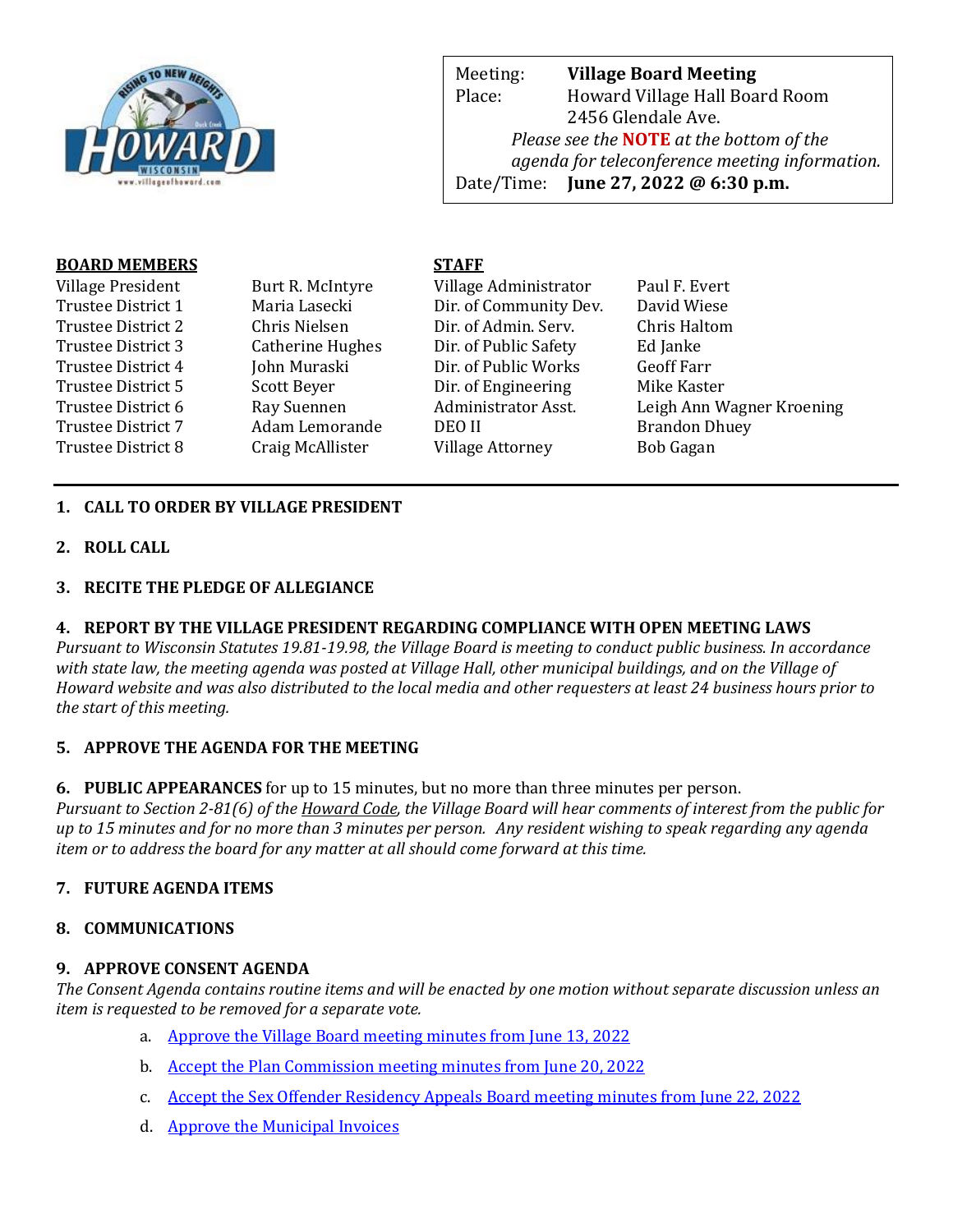# **Village Board Meeting Agenda, June 27, 2022** Page 2 of 3

e. [Approve the following Operator Licenses](https://www.villageofhoward.com/DocumentCenter/View/8427/9e-Operator-licenses)

*Operator licenses, per s. 125.17 of the Wisconsin Statutes and s. 12.02(4)(h) of the Howard Municipal Code, if approved, are valid for a period of up to two years expiring on June 30.*

- i. Mary L. Athey
- ii. Catherine L. Claybaugh
- iii. Makenzy M. Ellis
- iv. Dawn M. Hruska
- v. Matthew S. La May
- vi. Amanda R. McIlhany
- vii. Stephanie J. Murray
- viii. Melissa M. Muska
- ix. Natalie C. Parsons
- x. Rhonda S. Salo
- xi. Brittany A. Sanftleben
- f. Approve the renewal 2022-2023 Class B beer license application for WRC Properties (AmericInn Lodge & Suites), 2032 Velp Ave., Shooter Loch – agent

g. Approve the following renewal 2022-2023 Class B beer and liquor license applications: River's Bend of Green Bay Inc., 792 Riverview Dr. Courtney Kettner-Agent Boehmer's II LLC DBA B2's, 4054 Shawano Ave. Fric Boehm-Agent Boehmer's II DBA Boehmer's, 2318 Velp Ave. Eric Boehm-Agent Village Lanes, 3798 Velp Ave. Tami J Polarek-Agent

Barley's Deerfield Diner, 1780 E. Deerfield Ave. Bobbi Rudolph-Agent Mexico Lindo Restaurant, 445 Cardinal Ln Ste 104 Amber Barajas- Agent Pho Lodge, LLC d/b/a Pho Lodge, 445 Cardinal Ln. #101 Vah Thao-Agent The Watering Hole, 2107 Velp Ave. The Watering Hole, 2107 Velp Ave.

#### h. Approve the following committee appointments and reappointments:

| <b>COMMITTEE</b>                       | <b>APPOINTEE</b>          | <b>TERM</b> | <b>EXPIRES</b> |
|----------------------------------------|---------------------------|-------------|----------------|
| <b>Community Development Authority</b> | Jay Faikel                | 3 years     | April 2025     |
|                                        | Michael Juech             | $\ast$      | April 2023     |
| Legislative Agenda Committee           | <b>Burt McIntyre</b>      | 1 year      | April 2023     |
|                                        | Maria Lasecki             | 1 year      | April 2023     |
|                                        | Craig McAllister          | 1 year      | April 2023     |
| <b>Plan Commission</b>                 | <b>Ellery Gulbrand</b>    | 3 years     | April 2025     |
| Police and Fire Commission             | <b>Russ Stover</b>        | 5 years     | April 2027     |
| Room Tax Commission                    | <b>Bruce Wolf</b>         | 1 year      | April 2023     |
|                                        | Aaron Wolf (alternate)    | 1 year      | April 2023     |
|                                        | Burt McIntyre (alternate) | 1 year      | April 2023     |
| Sex Offender Residency Appeals Board   | Marc Erickson             | 5 years     | April 2027     |
|                                        | Michelle Swaer            | 5 years     | April 2027     |
|                                        | <b>Tod Kulow</b>          | 5 years     | April 2027     |
|                                        | Jamila Seaton (alternate) | $\ast$      | April 2023     |

*\* Indicates appointees are finishing terms of former members.* 

- i. [Approve Construction change order #2 to McKeefry & Sons Inc. for the Evergreen Road](https://www.villageofhoward.com/DocumentCenter/View/8428/9i-CO-2-Evergreen-Road-roadway-reconstruction)  [Reconstruction Road Contract involving a \\$5,265.00 increase](https://www.villageofhoward.com/DocumentCenter/View/8428/9i-CO-2-Evergreen-Road-roadway-reconstruction)
- j. [Approve Construction Change Order #2 to Dorner Inc. for the Evergreen Road Reconstruction](https://www.villageofhoward.com/DocumentCenter/View/8429/9j-CO-2-Evergreen-Road-utility-contract)  [Utility Contract involving a \\$6,403.37 decrease](https://www.villageofhoward.com/DocumentCenter/View/8429/9j-CO-2-Evergreen-Road-utility-contract)